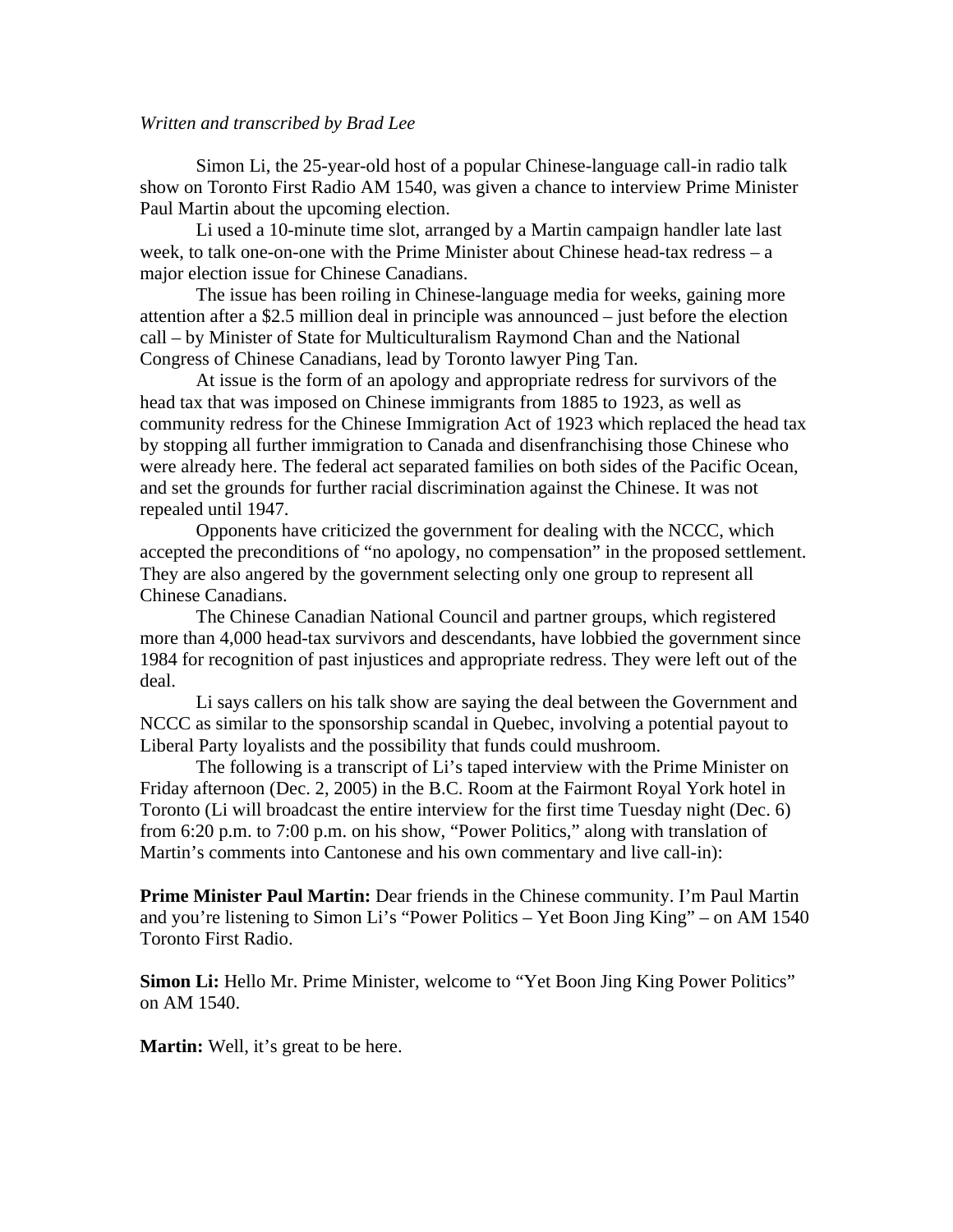Li: Mr. Prime Minister, do you know that the head-tax issue is galvanizing young voters and people outside the Chinese community now?

**Martin:** I think that the head-tax issue is a terrible, terrible tragedy. It is an incident in Canadian history that must not be forgotten. People suffered. I've met victims of it, and it's incredible what those people went through. These are people who made a tremendous contribution to Canada.

 That's why it's so important to acknowledge it, why it's so important to commemorate and it's also why it's so important to educate young Canadians and Canadians for generations to come about what happened, so that kind of thing can never, never happen again.

Li: But are you aware that the Liberals' way of handling it is now galvanizing young voters? I have to say that we've got the strong impression through our call-in show that the government's proposed settlement is actually mobilizing the reluctant Chinese population to vote. My callers would like to ask you this question, Mr. Prime Minister: What is so wrong with saying sorry to those who paid the head tax?

**Martin:** What is essentially ... You're dealing with a government policy that has been established for a long time.

 It's important to acknowledge how terrible an event this was. And that's what we have done. If you take a look, not only have we put up the original \$2 million but there's more money to come and this was done by Raymond Chan who is a minister in the Canadian Government.

 It's important to acknowledge it. We've acknowledged it. It's important to recognize just how tragic this was and we have done that.

 But it's also very important to put in place educational materials so that it never happens again and so that Canadians know what has happened.

 Now, in terms of what we have done, we met with the widest range of the Chinese Canadian community and what they have said is, "Look, there are differences of opinion; there are in any community on issues such as this," and we recognize that, but we had to deal with it, otherwise we were going to keep on talking about it and talking about it. And I'm going to tell you something, I want us to understand what a terrible thing this was.

Li: But what's so wrong in saying, "Sorry"?

**Martin:** We're acknowledging what happened. I mean this whole issue occurred because it is such a terrible tragedy. Yes, we are dealing with government policy that has been established a long time.

 But what we have done as a Liberal government is gone further and say we're going to deal with it. We're not going to allow this thing. You know, the Conservatives could have dealt with it 10 years ago. They didn't deal with it. Previous Liberal governments could have dealt with it. They didn't deal with it.

 We have dealt with it. And we met with the Chinese Canadian community right across the country in order to come up with a formula that was acceptable to them.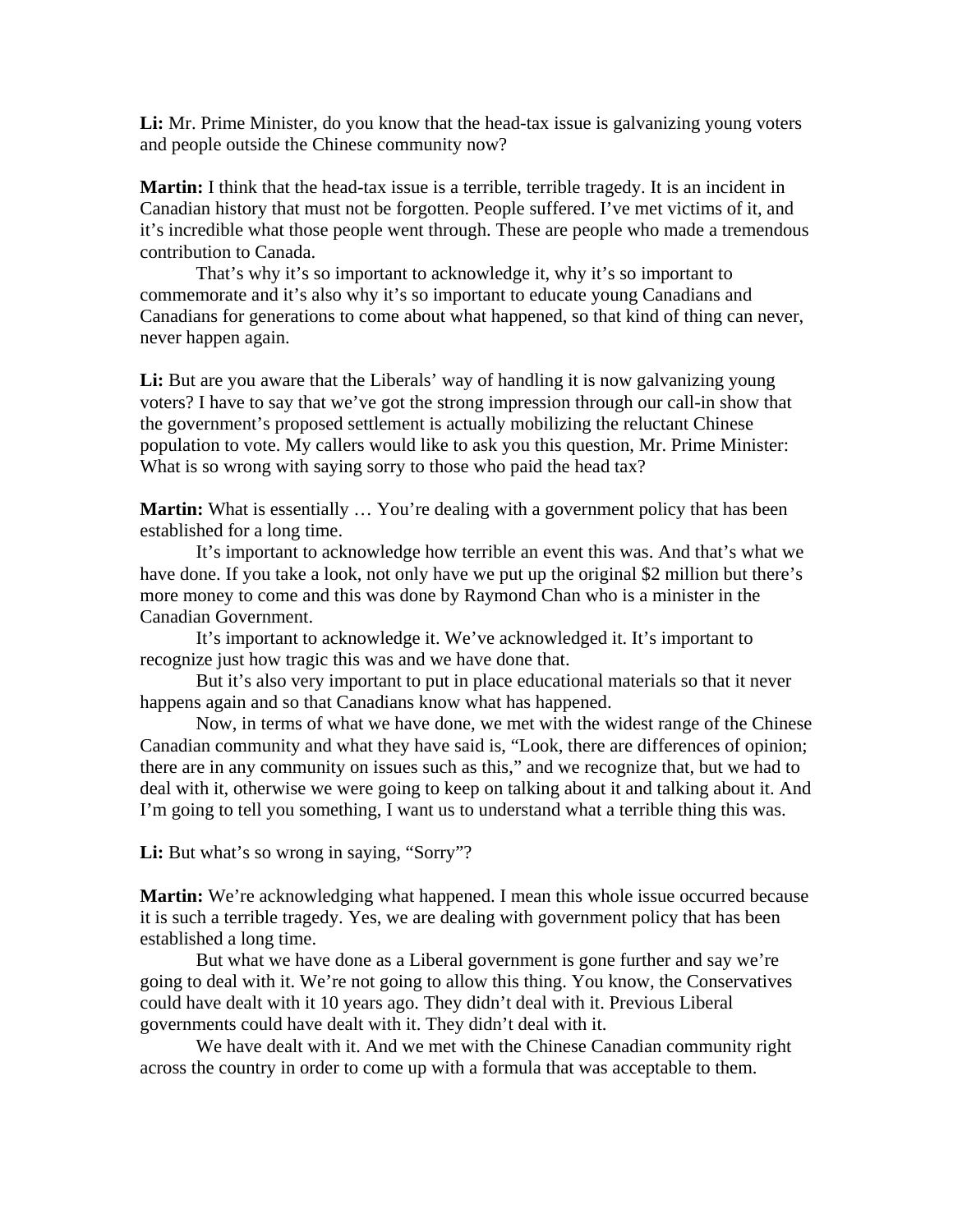**Li:** Mr. Prime Minister, I've met a 100-year-old man who has paid the head tax. He would like to ask you this question. What is wrong with you giving him back his money?

**Martin:** You know, I also met with a person who was somewhere between 93 and 98, who paid the tax. I met with him in Vancouver.

 What he said to me was, "What I want you to use this money for is to educate Canadians. Not just Canadians in the Chinese community, not me, I want you to educate Canadians in the wider community what happened. This is the best thing you can do with your money."

 You know something? Look at this country. Look at our great strengths. If we don't know the flaws in our history, how are we ever going to improve. And that's what this man said to me. He really said, "I want you to take the money and I want you, I want you to educate Canadians." That's what we want to do.

Li: So in a nutshell, the 100-year-old man that I talked to would not get his money back?

**Martin:** What he is going to get is that Canadians for generations to come are going to know what a terrible thing happened to him. And he's going to know that in fact this country will never do it again, because they will understand that that is just not the way that Canadians should act.

 This man, the man that you're talking about, as with Mr. Charlie Quon that I met in Vancouver, will know that in fact his suffering will not go in vain.

**Li:** What do you have to say to my callers who have said that your party has taken the tax payers' money (and given it) to political cronies?

**Martin:** I was the person who put in place the Commission of Inquiry that called in Judge Gomery …

Li: I'm talking about the head-tax issue here and the National Congress (of Chinese Canadians)

**Martin:** Well, the National Congress is in fact we met with the National Congress and they're the ones who said that we should deal with this issue. They're the ones who said this it the way to deal (with it). But we met with other leaders in other cities and right across the country on this issue and they all said this is the way you've got to deal with it. Deal with it in terms of education. Make sure that Canadians … Let me ask you a question: Do you not want Canadians to be educated about this? Do you not want Canadians to understand what has happened and what a tragedy it was? I do.

Li: Let me put it a more direct way. Why Mr. Prime Minister on the eve of a federal election was so much money given to a single organization that sent out squads of volunteers to campaign for Liberal candidates in Toronto's Chinatown in the last election? We don't understand that.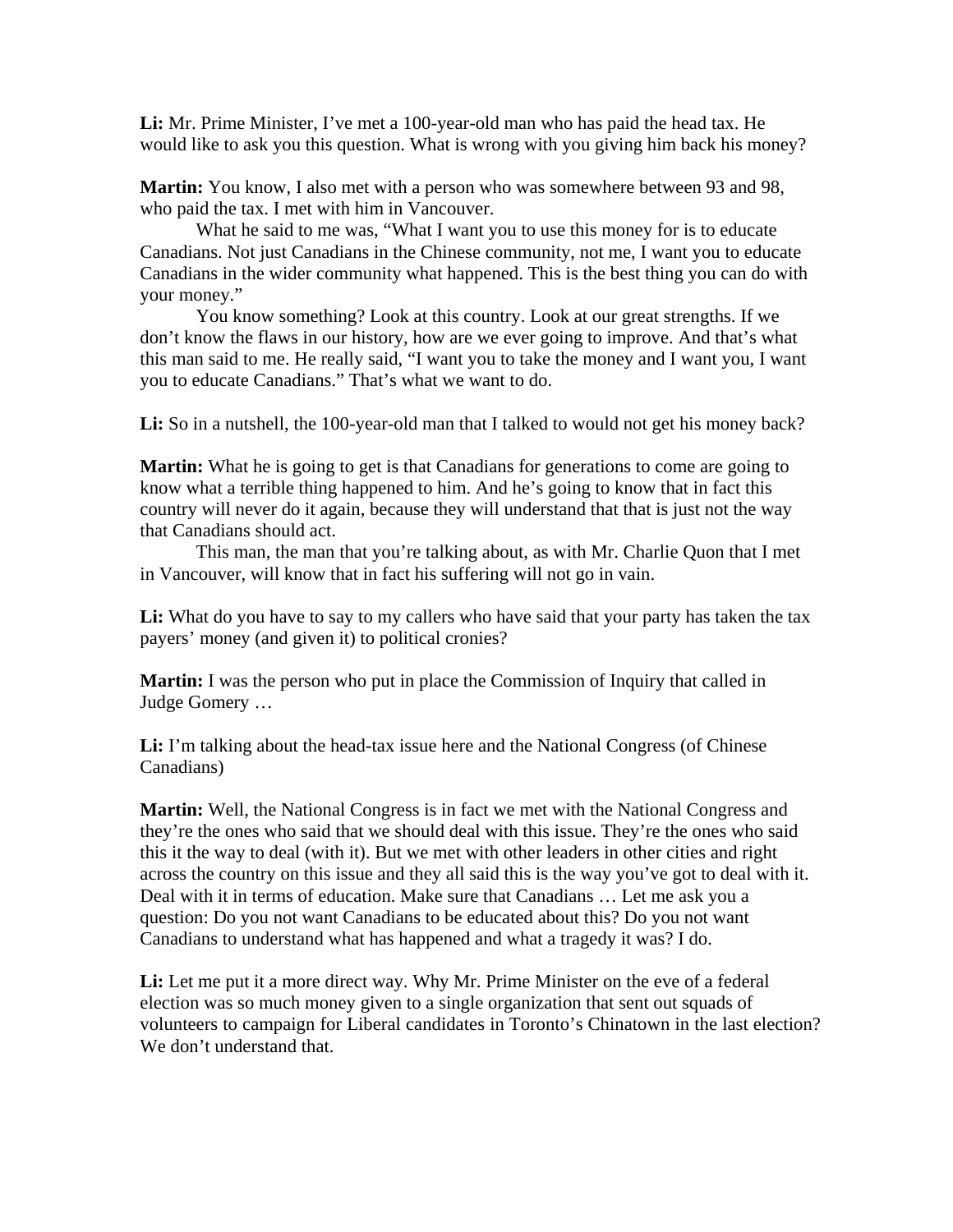**Martin:** Uh, this money is being given to the wider Chinese community. It's not being given to any single organization and we met with leaders right across the country on this. This is money that we're going to make sure that Canadians know what happened. We're going to make sure that people are educated about this.

 This was a terrible thing that happened and I'm not prepared as the prime minister of the country to do what other people have done and that's simply ignore it. I'm going to deal with it. I mean this should have been dealt with ages ago. It should have never been allowed to linger on in this way and I have dealt with it.

**Li:** A follow-up question on your response, Mr. Prime Minister.

 We were just talking about the representation of the National Congress, previously, and the government's list of supporting organizations for the proposed settlement consists of over 200 organizations, some of which are not even aware, that's the organizations, (that they) have been included such as CCNC, which was deleted from the list after filing complaints to Raymond Chan, Family Services of Greater Montreal, Amities Chinoises, the Chinese neighbourhood association in Montreal, et cetera, et cetera.

 Have (sic) your government done the due diligence in your announcement and could you provide evidence to show all the listed organizations have indeed supported the proposed settlement?

**Martin:** When we dealt with the Chinese community we dealt with as many people as we possibly could. And, obviously, we dealt with the leadership.

 Now, did we rely on what they were saying to us? Of course, we did and that's what we should do.

 Raymond Chan, and you can speak to him. Raymond Chan has met with as many people as he possibly can. I, myself, have talked to Chinese leaders right across the country.

 I can tell you that the vast majority of them said, "Look, deal with this thing. Don't allow it to continue."

 The problem that we would have had, what you're recommending, or that some people would recommend, not you, is that we continue to stall and delay and delay. I'm not prepared to do that. I want Canadians to know what happened.

 I have huge affection, huge respect for the Chinese Canadian community and I want them to know what happened. I don't want to hide this thing any longer. I want it to be out in public.

Li: But how could this be possible. How could, as I said before, your government and Raymond Chan send out the list, saying that your settlement has the support of 200 organizations? Several of them, they said they were not aware. Back to my original question, how could this happen?

**Martin:** The fact is that we did consult with as wide a part of the community as we possibly could …

**Li:** They don't think so.